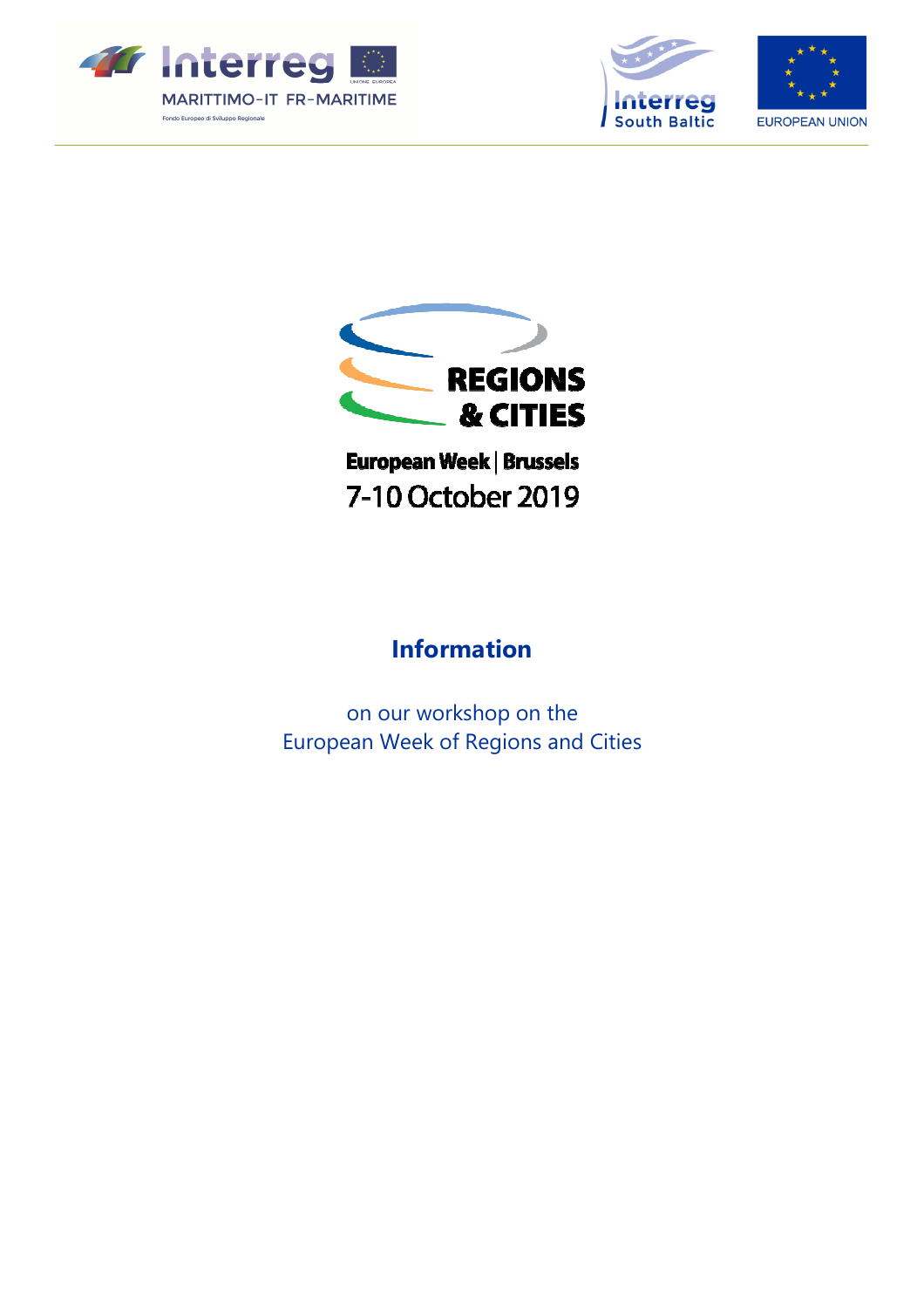



Win-Win in Cross-Border Cooperation in smaller regions and cities | 2

# <sup>|</sup>**Workshop**

#### **Win-Win in Cross-Border Cooperation in smaller regions and cities**

Green technologies adapted to specific needs, a successful sustainable tourism sector in small regions and cities, attracting skilled workforce to more rural and coastal areas - smaller regions and cities have achieved great results by working in cross-border cooperation. But the journey is not at its end yet. Looking at future challenges and opportunities, representatives from small and medium-sized regions and cities will have the opportunity to take the floor for an interregional discussion on their future challenges and possibilities to tackle these.

| <b>Place:</b>    | SQUARE - Brussels Convention Centre - room 204       |
|------------------|------------------------------------------------------|
| Date:            | 09. October 2019                                     |
| Time:            | 09:15 - 10:45am                                      |
| <b>Capacity:</b> | 60                                                   |
| <b>Partners:</b> | Interreg South Baltic Programme 2014-2020;           |
|                  | Interreg Italy-France (Maritime) Programme 2014-2020 |
|                  |                                                      |

**Registration:** https://europa.eu/regions-and-cities/programme/sessions/518\_en